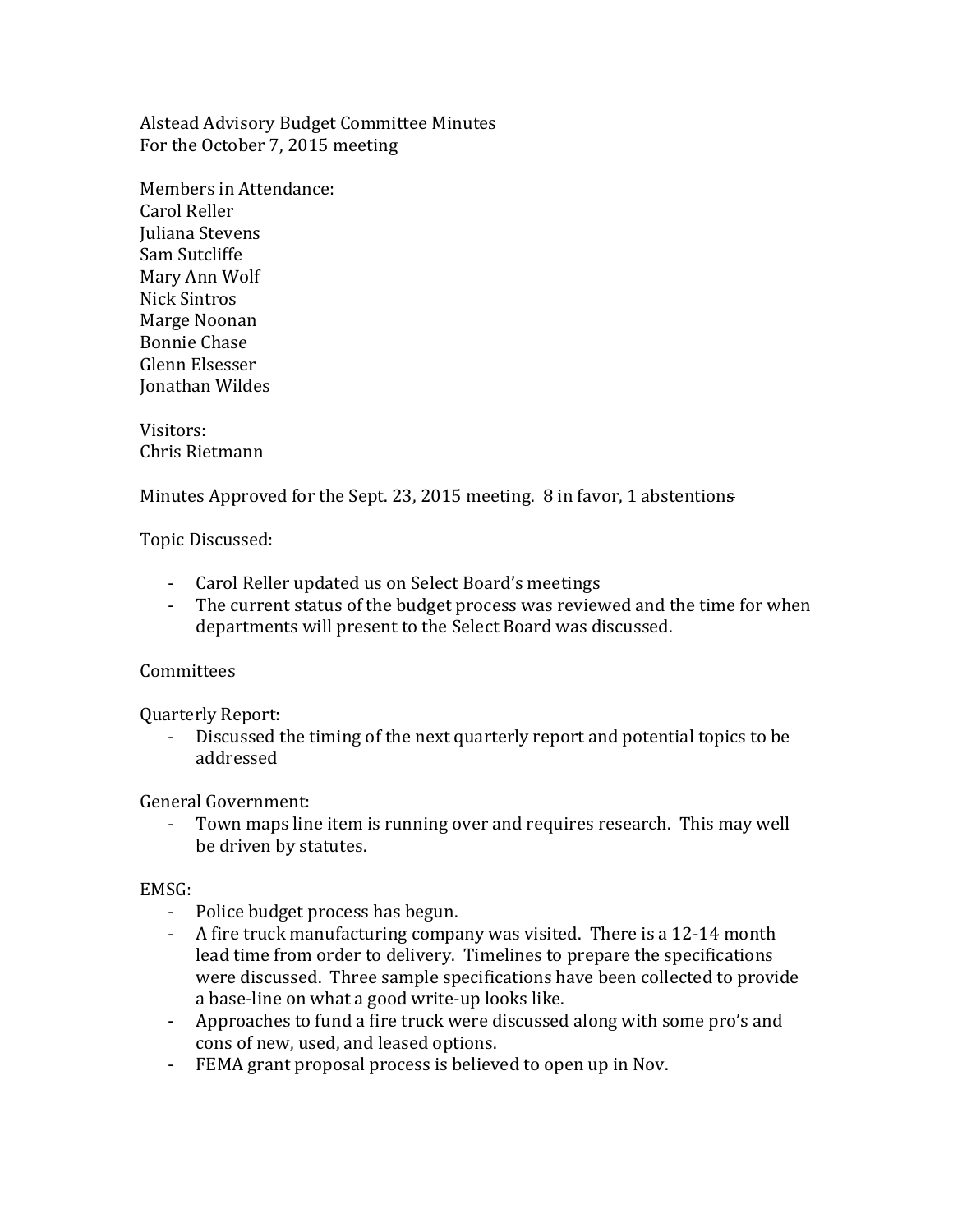HR committee:

- Will report next week.

## DPW:

- The budget is in process and paving and project based planning are being reviewed to understand the impact to materials.
- Switch to winter hours is under review.
- -

Financial Planning:

- The AABC is exploring software to improve the budgeting and forecasting process in town. This software is intended to compliment the software tools used by the town today, not replace them.
- Initial quotes on software options have been gathered from Host Analytics and Oracle.
- MuniSmart Sales Rep has been contacted to explore what budgeting and planning options they offer if any.
- -

A key point of contact for each subcommittee has been identified to interact with Linda for data requests:

Quarterly Report: Mary Ann Wolf General Government: Mary Ann Wolf EMSG: Carol Reller DPW: Glenn Elsesser Financial Reporting: Jonathan Wildes

Options on how transfer stations used by other towns are managed were discussed.

On-going list of things for the Selectman or AABC to look into was circulated.

- Department Heads will be asked to provide a list of buildings and a list of existing maintenance issues by building
- Department Heads will also be asked to develop a Preventative Maintenance list by building

New Business:

- General Government Budget review is 10/13
- DPW review is the 10/20 or 10/27
- PD review is 10/20

## Actions:

- Donna will scan the Welfare Book
- Carol will clean up the on-going list for review